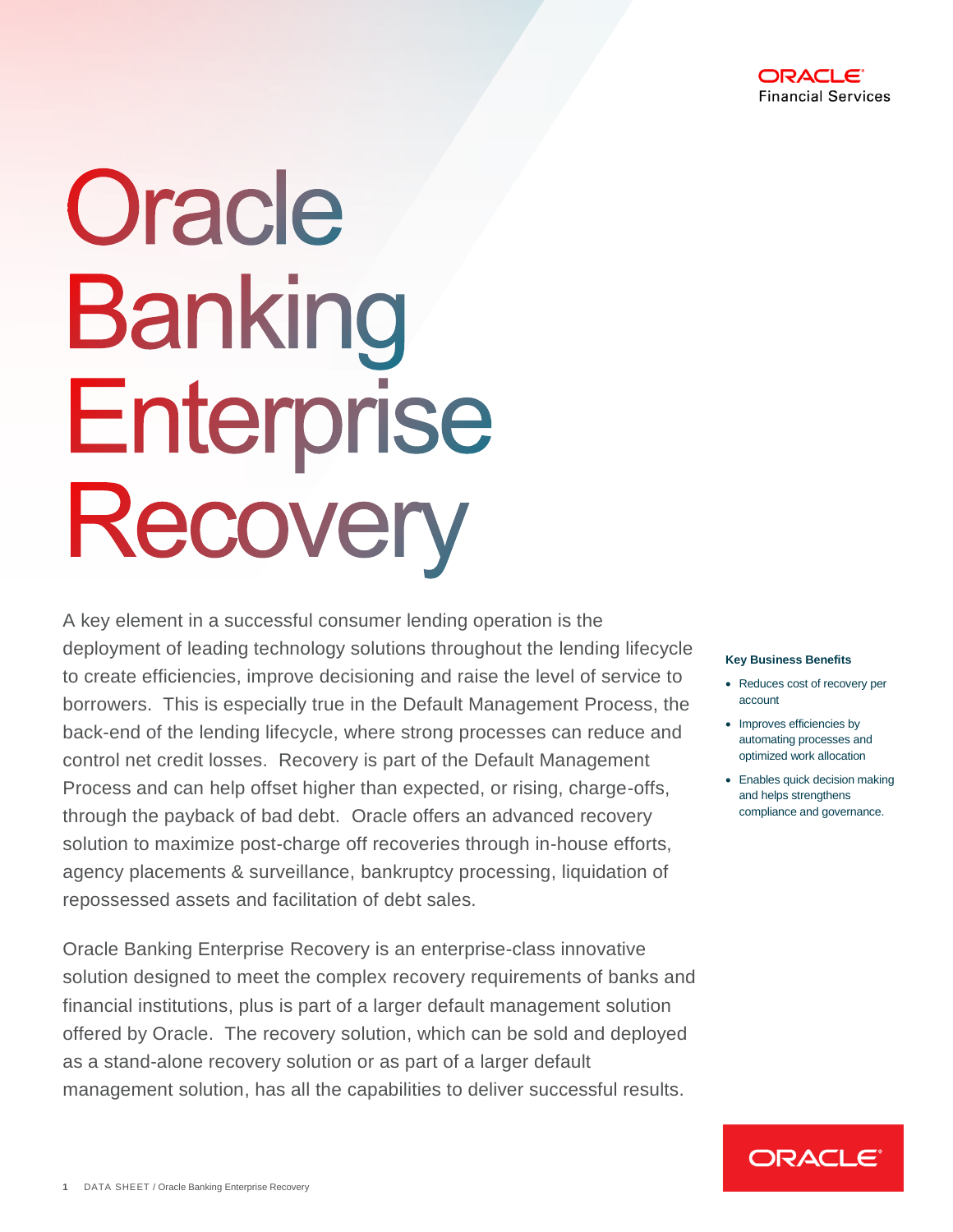Some of the solutions key capabilities are outlined below.

# **DEFAULT MANAGEMENT LIFE-CYCLE**



# ORACLE BANKING RECOVERY KEY CAPABILITIES

# **Financial System of Record and Single source of truth after Charge- off**

The solution provides for the financial tracking of the debt post charge-off with the interface to the lender's enterprise general ledger system. This financial tracking capability includes payment posting, monetary maintenance, expense tracking, default interest accrual and settlement adjustments.

As the single source of truth post charge-off, the recovery solution can consolidate charged-off account data from multiple hosts across multiple consumer products.

#### **Developed with Service Oriented Architecture with Consumable API's**

For better efficiencies and results, recovery solutions need to be able to send and receive information between multiple third parties and agencies in real-time. Oracle Banking Recovery was developed with this in mind evidenced by its SOA architecture and consumable API's that enable the real-time bidirectional flow of data between the lender, agencies and other third parties. This capability can eliminate the need to create batch files, which are transmitted and received at the end of the work day.

#### **Intelligent Segmentation and Customized Treatments**

One of the cornerstone capabilities of the Oracle Banking Recovery solution is the ability to segment the recovery account population based on the probability of recovery. Segmenting your general recovery pool into similar probability tranches allows for customized recovery strategies to be deployed against each tranche. Using this proven methodology, case/account assignments can be made to in-house agents, primary agencies and settlement campaigns, based on analytics to the most effective recovery channel.

In addition, multiple segmentation strategies can run concurrently, which allows test and control comparisons to be made. Within the Oracle Banking Recovery, this intelligent segmentation capability is highly configurable at the user level with change control audit tracking to manage the process.

#### **Key Features**

- Enterprise-level Recovery solution for all consumer loans
- Financial system of record for charged off accounts
- Payment processing
- Real-time processing
- Interest computation for accounts in recovery
- SOA with consumable API's allowing for bidirectional flow of data with agencies
- Segmentation of portfolio by probability of recovery
- Robust account assignment and allocation algorithms
- Leading settlement authority management and settlement campaigns
- Settlement tracking and billing
- Agency Management and Surveillance
- Bankruptcy Module
- Repossession Module
- **Asset Liquidation** Module
- Pre-integration linkage to predictive dialers
- US regulatory compliant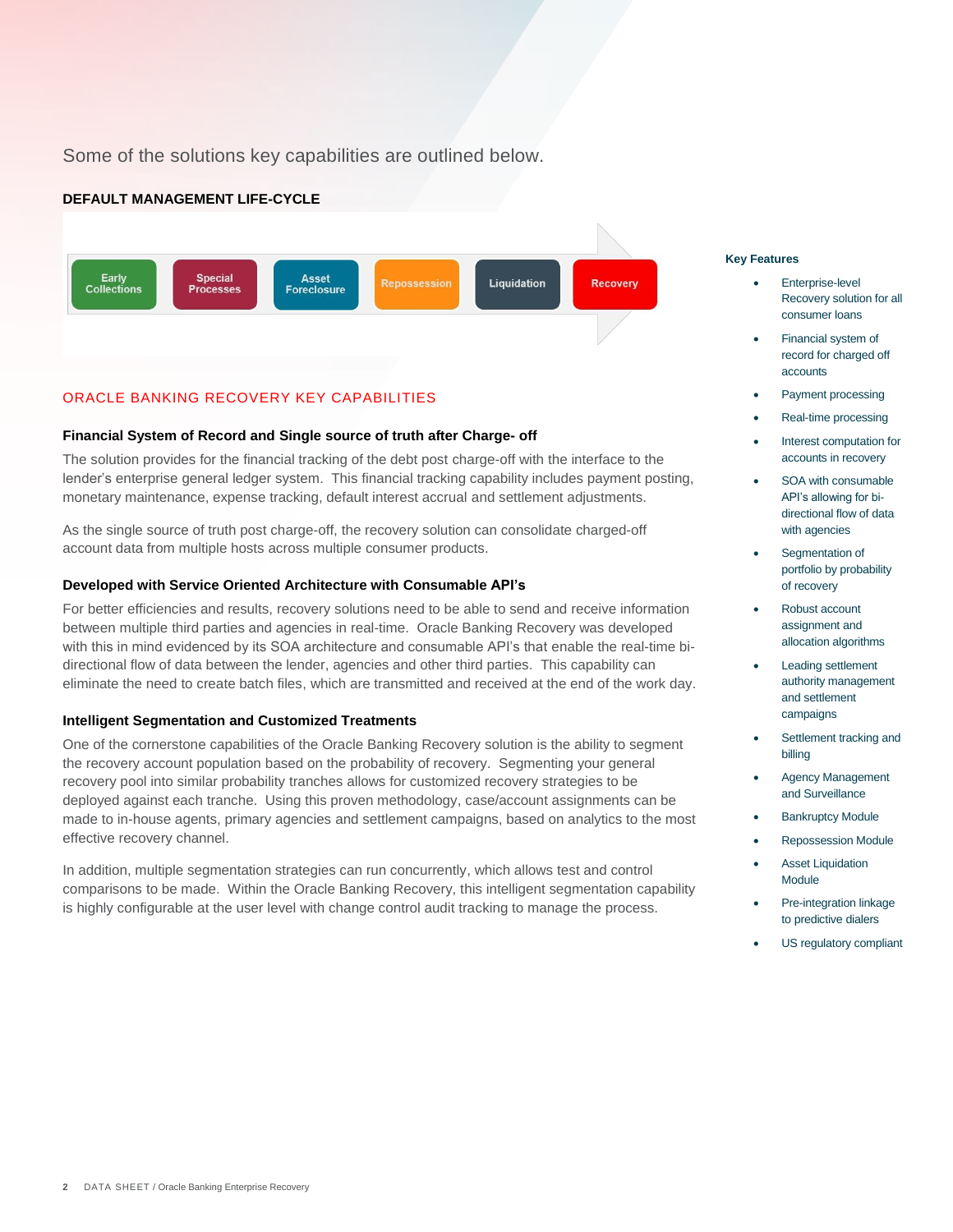

#### **Comprehensive Case and Account Allocation**

The Oracle Banking Recovery solution supports multiple methods for allocating cases/accounts to the appropriate users. The lender can choose the most effective method for their situation or use multiple methods concurrently. The allocation is controlled by highly configurable business rules that can be changed by the user.

Also, allocation options include team assignments, individual owners based on various case/account attribute, load leveling, and maximum loads.

Supervisors or managers can also move pools of cases/accounts to other users temporarily if an employee is out. The allocation capabilities of the Oracle Banking Recovery solution provide the most comprehensive and configurable assignment options available today in the market.

#### **Debt Settlement Campaigns and Management of Settlement Authorities**

The settlement of debt is an important channel to the recovery of charge-off balances. Using the synergy between the intelligent segmentation and the settlement campaign capabilities of the Oracle Banking Recovery solution, users can maximize the debt recovered.

Within Oracle Banking Recovery, intelligent segmentation can identify and pool charged-off accounts that have a higher likelihood of agreeing to and paying a settlement. Using the settlement campaign capabilities of the solution, settlement offer letters can be created and configured for each account or sub-pool. Settlement letters, e-mails or SMS messages can be sent at any time during the recovery process to induce debtors to respond to a settlement offer.

In addition, multiple settlement offers can be sent during the life of the recovery case, while the Oracle Banking Recovery solution also has a maximum settlement authority level for each user to track,

#### **Related Products**

- Oracle Banking Platform
- Oracle Banking Enterprise **Collections**
- Oracle Banking Enterprise **Originations**
- Oracle Banking Enterprise Product Manufacturing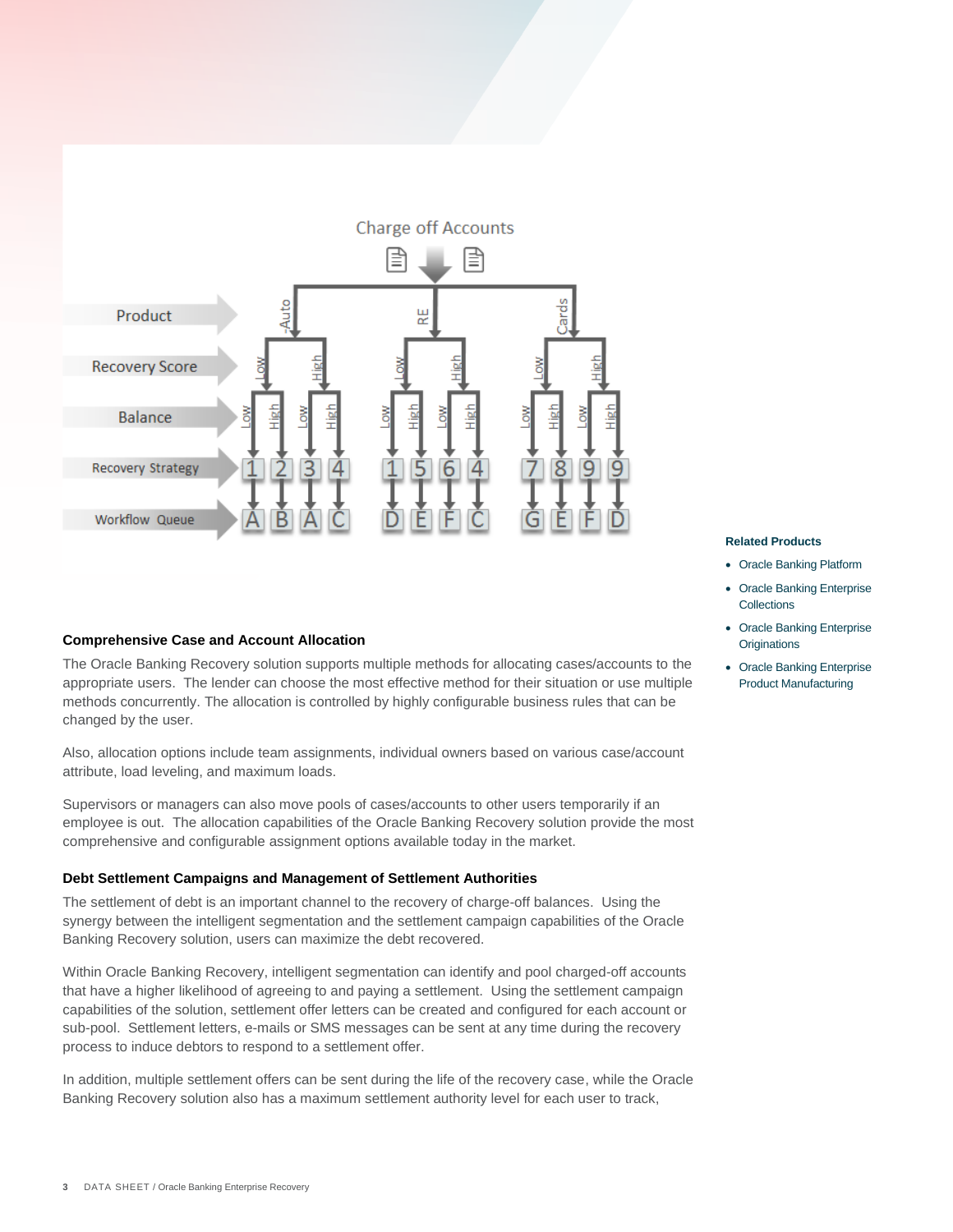monitor, control and report the approval of settlement offers.

#### **Pay Plan Creation, Tracking and Monitoring**

It is common for long term payment plans to be agreed upon to repay all or part of the charged-off debt. The Oracle Banking Recovery solution provides users the ability to set up a short- term payment plan (usually 3 payments or less) or a long-term plan with an unlimited number of payments with varying amounts and frequencies.

Both short-term plan and long-term plans are monitored within the Oracle Banking Recovery solution and will alert management should a payment in the plan be missed or fall short of the agreed upon amount. The case/account can be automatically be routed to the Agent/Agency that established the original plan or to any other desired user.

#### **Default Interest Rate Accrual**

For accounts in recovery, the Oracle Banking Recovery solution can maintain balances in different categories and levy interest based on a default rate. If decided, the lender can choose not to levy an interest accrual on the charged-off accounts through system configuration. The interest cycle ensures the interest is calculated based on the provided interest rate plan at a pre-defined frequency.

#### **Agency Management and Surveillance**

The Oracle Banking Recovery solution provides for external agencies as a channel of recovery. The solution can send accounts identified by intelligent segmentation, or other business rules, to the appropriate agencies in real-time.

An unlimited number of agencies can be set up in the solution with each having unique terms of business, such as commission rates and settlement authorities. Within Oracle Banking Recovery, agency performance against per-defined standards is monitored and accounts can be recalled or assigned based on specific account performance or overall agency performance.

#### **Bankruptcy Module**

Bankruptcy is a process that can take place at any point during the Default Management lifecycle. For this reason, the Oracle Recovery Solution provides a comprehensive and robust bankruptcy processing (for all Chapters), tracking and resolution capability.

A key capability of the Bankruptcy Module is the ability to assign cases/accounts to external legal counsel in real-time and to receive updates back from counsel, while Calendar management feature allows users to manage key dates like creditor meetings, show cause hearings and other important dates/events.

The Oracle Banking Recovery solution can track arrearage balances separate from contractual balances and plan balances. In addition, actions like seeking relief from the automatic stay or the filing of objections can be initiated automatically based on business rules.

The solution can store retrieve and use electronic documents pertaining to the bankruptcy case, such as the bankruptcy filing, Proof of Claim, and reaffirmation agreement.

#### **Asset Repossession and Liquidation Module**

Similar to Bankruptcy, Asset Repossession and Liquidation can occur at any point during the delinquency lifecycle. The Oracle Banking Recovery solution provides a comprehensive and robust asset repossession and liquidation capability. Users can manage an unlimited number of approved repossession vendors and monitor their performance like turn times and success percentages.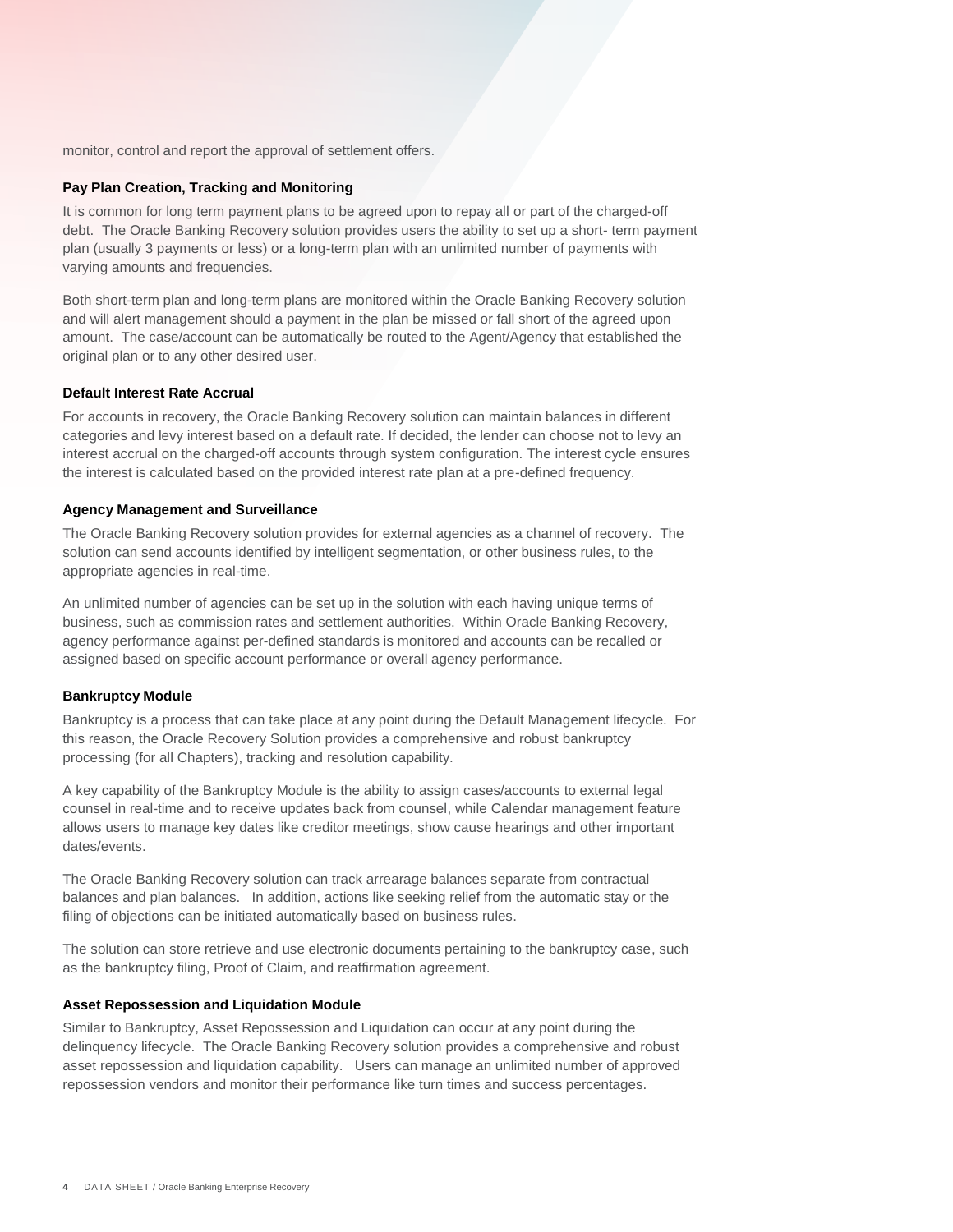Once an asset is picked up, the liquidation model assists either internal resources or external partners with the efficient and effective sale of the repossessed asset to maximize sale proceeds and limit losses.

#### **Expense Tracking for Charged-off Accounts**

The Oracle Banking Recovery solution provides tracking the expense occurred on the charged-off account. Also, it allows the adding of the expense to the outstanding amount of the charged-off account.

#### **US Regulatory Compliant**

Oracle has invested in achieving US Regulatory compliance with all Default management solutions including Recovery. Part of this investment included a review by a Big four firm to determine Oracle's Default Management compliance with US regulatory requirements. Investment also includes hiring of compliance staff to keep our solutions compliant and to work and collaborate with our customers on new requirements.



#### CREATES AN EXCEPTIONAL USER EXPERIENCE

The solution provides interactive user interface to access the accounts in recovery. All critical information of charged-off account in recovery can be viewed in a single glance. The landing page has many widgets such as account Information, borrower Information, charge-off information, balance information, case information, and activity log comprising of financial and non-financial.

# ALLOWS IN-HOUSE AND RECOVERY AGENCY ALLOCATION

The solution provides a framework for allocating the charged-off accounts to either in-house recovery team or a recovery agency. The configurability allows allocating cases based on different attributes of charged-off accounts such as days since charged-off, total outstanding amount and product types. Recovery agency can be on-boarded as Primary, Secondary or Tertiary. The charged-off accounts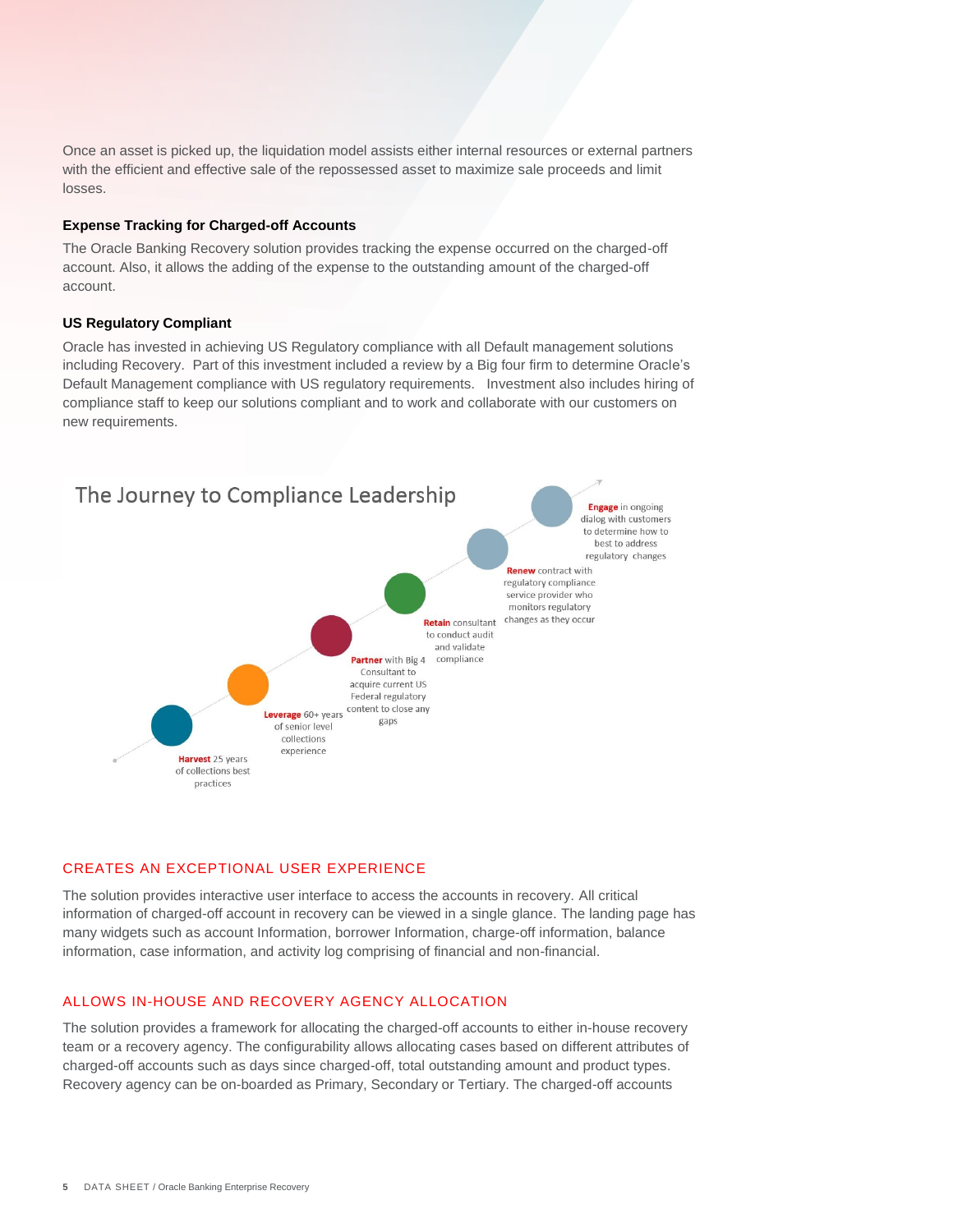can be allocated agency based on the age of the charge-off or other attributes.

#### VENDOR COMMISSION TRACKING

The solution provides a framework for tracking the charged-off accounts allocated to vendors. The service level agreement with individual vendor can be tracked. This ensures the performance of every vendor is monitored and necessary corrective action is taken up as required. Commission percentage for vendor can be defined in the system and system will provide the ability to calculate the commission for vendor.

# US LOCALIZATION

US Regulations Compliant: FDCPA, TCPA, FCRA (Credit Bureau Reporting), TILA, E-Sign, SCRA, ECOA, URCC. Localized for US bankruptcy, repossession and liquidation processes. The solution is designed to comply with US regulations.

# DESIGNED FOR RECOVERY SUCCESS

Investing in Oracle Banking Enterprise Recovery, banks and financial institutions will gain strong recovery capabilities, which is flexible enough to meet individual business needs. The solution will increase recovery rates, drive down costs, and improve process efficiency leading to a direct impact on bottom-line. The solution can be deployed stand-alone and can co-exist with their current business and technology landscapes. It acts as the single source of truth for charge-offs arising from multiple hosts spanning a variety of consumer products. Oracle Banking Enterprise recovery can transform the recovery function as suitable to the digital age with features such as consumable API's enabled by a SOA architecture and with capabilities such as intelligent segmentation. The solution is compliant to the current US regulatory framework and is capable of adapting to newer regulatory needs. It provides banks and financial institutions the ability to quickly and easily resolve any compliance concerns which arise in the future. Built on cutting edge technology, loaded with robust capabilities, with a comprehensive support across bankruptcy, repossession and liquidation, Oracle Banking Enterprise Recovery is designed for success.